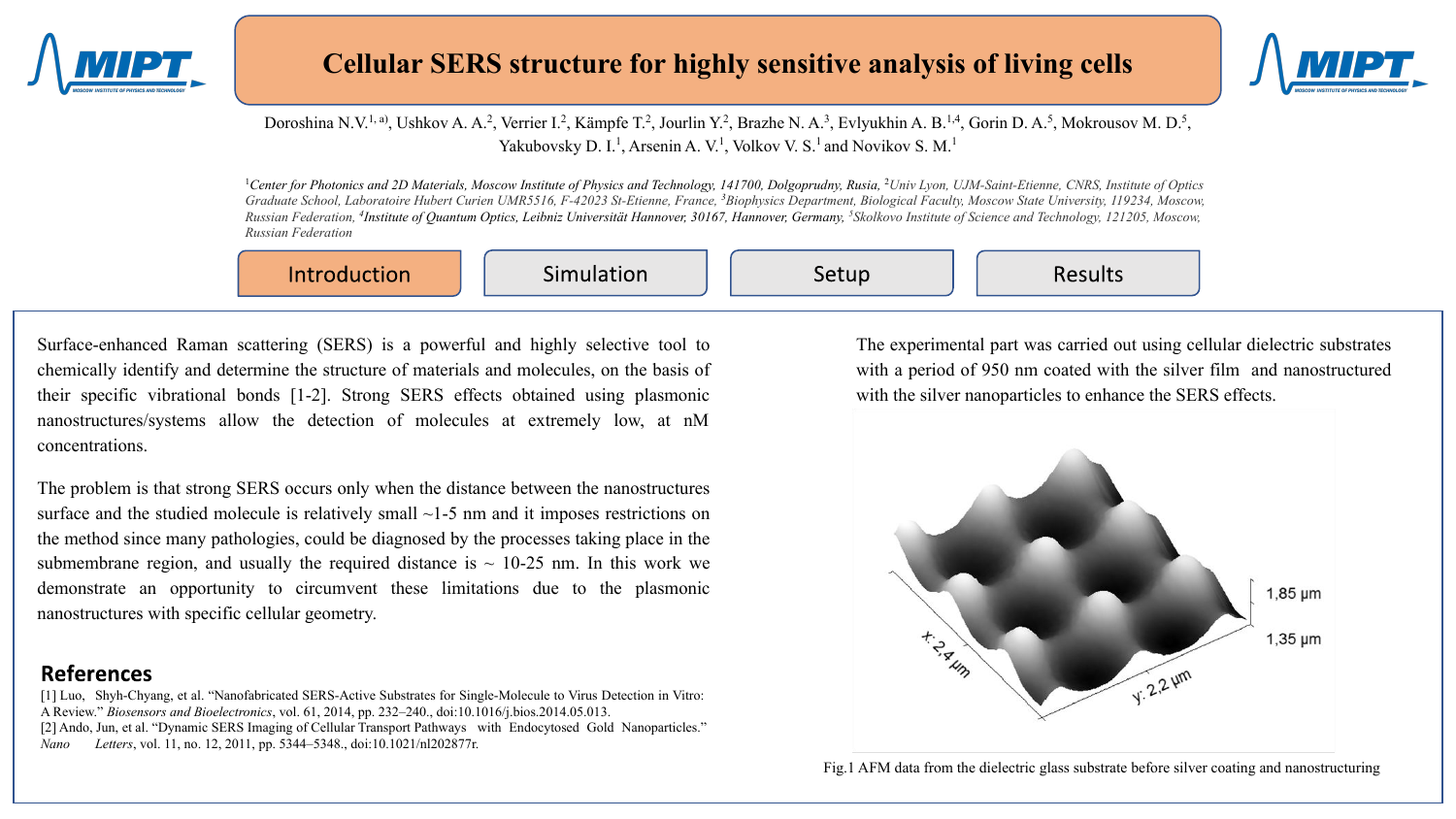

## **Cellular SERS structure for highly sensitive analysis of living cells**



Doroshina N.V., Ushkov A. A., Verrier I., Kämpfe T., Jourlin Y., Brazhe N. A., Evlyukhin A. B., Gorin D. A., Mokrousov M. D., Yakubovsky D. I., Arsenin A. V., Volkov V. S. and Novikov S. M.

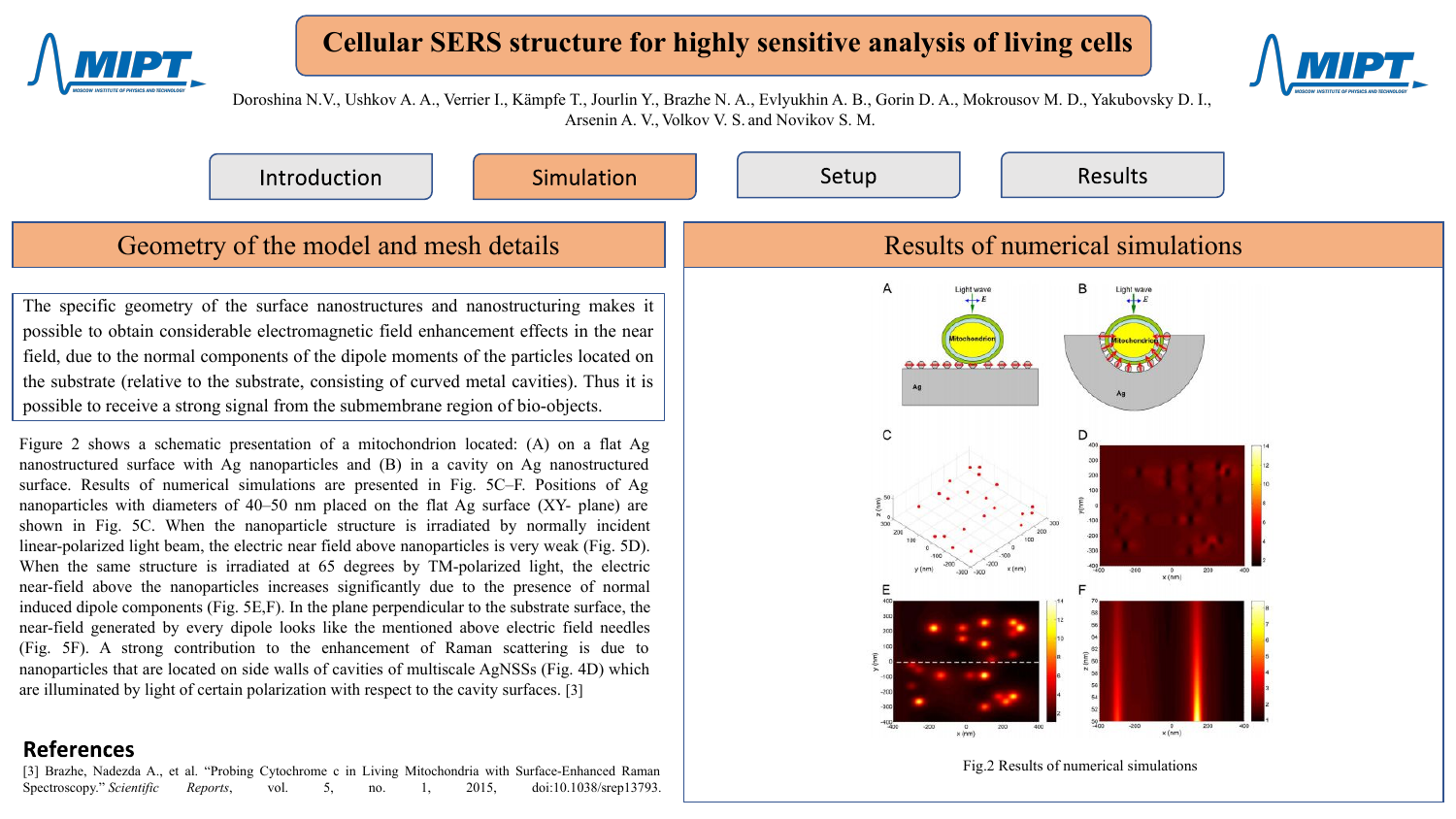

# **Cellular SERS structure for highly sensitive analysis of living cells**



Doroshina N.V., Ushkov A. A., Verrier I., Kämpfe T., Jourlin Y., Brazhe N. A., Evlyukhin A. B., Gorin D. A., Mokrousov M. D., Yakubovsky D. I., Arsenin A. V.,Volkov V. S. and Novikov S. M.

Introduction

Simulation

Setup

Results

## Experimental realization of the SERS effect on the nanostructured substrate

The applicability of obtained nanostructures will be investigated using special microcapsules with a core of silicon dioxide with the inflicted layer of Rhodamin 6G (R6G) on top of it and the next layers of polymer Poly(sodium 4-styrenesulfonate). [4]

R6G was injected as a Raman active label and with concentration which can not be detected by the ''normal' Raman. The depth of location of the R6G layer inside the microcapsule was variated by a number of polymer on top of it. It was demonstrated the possibility to detect SERS signal from R6G in microcapsules located in cavities, while the signal from the RG6 in microcapsules located on a flat surface is not detected. The R6G was located on the depth ~10 nm in microcapsules.



Fig. 3 Model of obtained nanostructures on the substrate

**PSS (Polymer)** Rhodamine  $SiO<sup>2</sup>$ 





## **References**

Fig.4 Model of the microcapsule with a Raman active label [4] Mokrousov, Maksim D., et al. "Amplification of Photoacoustic Effect in Bimodal Polymer Particles by<br>Self-Quenching of Indocvanine Green." Biomedical Ontics Expr Self-Quenching of Indocyanine Green." *Biomedical Optics Express*, vol. 10, no. doi:10.1364/boe.10.004775.